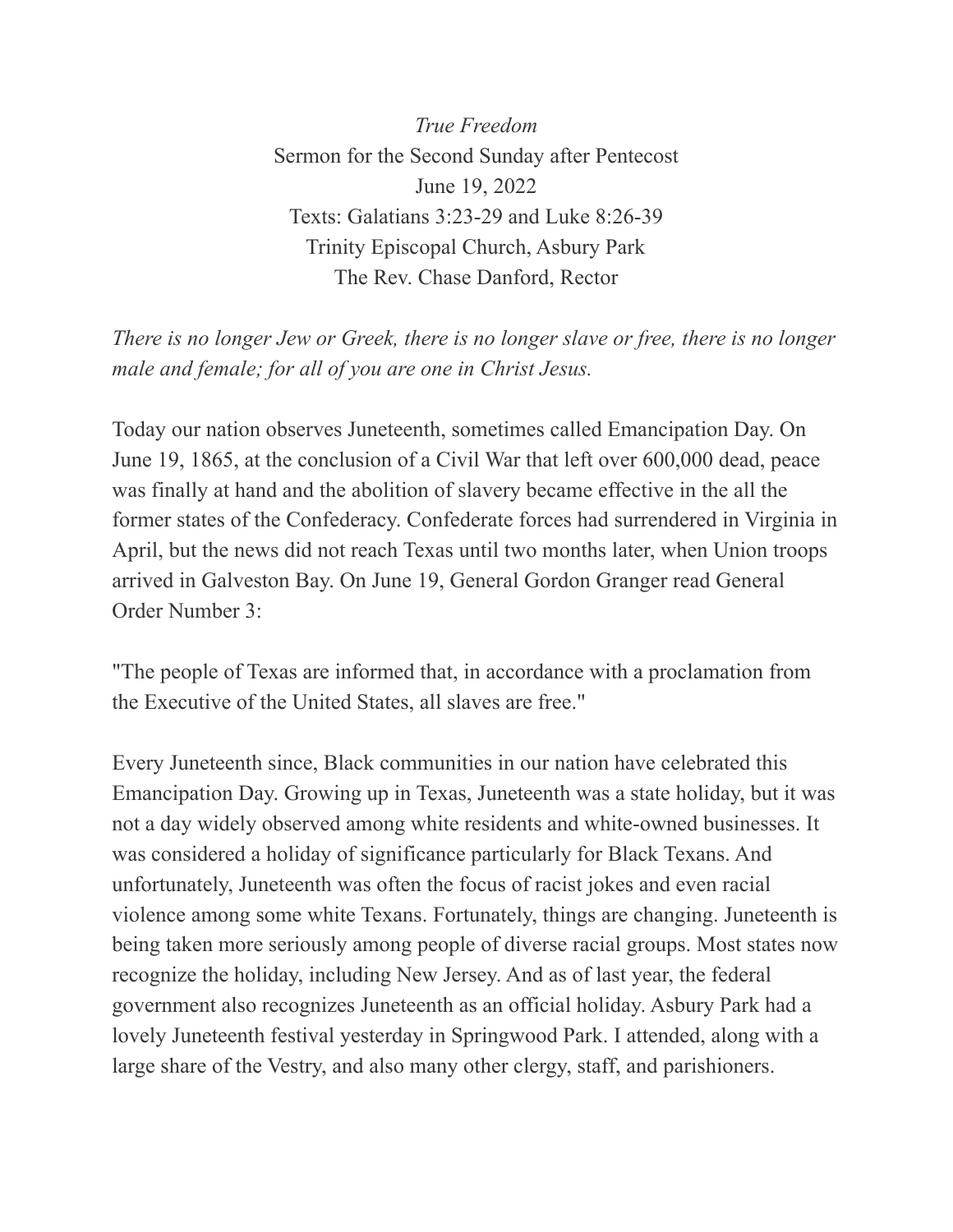Juneteenth is a holiday we all need to observe. For our society will be truly free when all of its citizens experience freedom.

As St. Paul writes in his Letter to the Galatians today, "all of us are one in Christ Jesus." "There is no longer Jew or Greek, there is no longer slave or free, there is no longer male and female." He's writing particularly about differences in religious practices among early Christians, some of whom still identified as Jews and followed the rules of the Torah, and others who were Gentiles and did not. But in his argument, he takes it further. There's nothing that divides us, not our nationality, our social status, or our gender. All of us are one in Christ Jesus. And in next week's reading, he proclaims, "for freedom Christ has set us free." He continues, "For you were called to freedom, brothers and sisters; only do not use your freedom as an opportunity for self-indulgence, but through love become slaves to one another. For the whole law is summed up in a single commandment, "You shall love your neighbor as yourself."

Love your neighbor as yourself. That's true freedom.

With that in mind, let's take a look at today's gospel reading, about the Gerasene man afflicted by demons. "For a long time he had worn no clothes, and he did not live in a house but in the tombs." Today we probably would not think of this person as demon-possessed. We would probably diagnose him as suffering from a mental illness, and we would seek to treat him. We would give him clothes and try to find him a place to live among society. But even with the knowledge and resources we have today, there are so many people who suffer and who live without homes. Still so many who are exiled from society and rendered as "untouchable." While we might or might not believe in evil spirits, there are demonic powers in our world that need to be cast out: Demons of oppression that keep our fellow children of God hungry, homeless, and untreated. Demonic systems of bias that perpetuate hate for the color of people's skin, for the way they express their gender, and for how and whom they love. The demon of gun violence strikes over and over again in our country, including this week at an Episcopal church outside of Birmingham, St. Stephen's. I went to seminary with the rector.